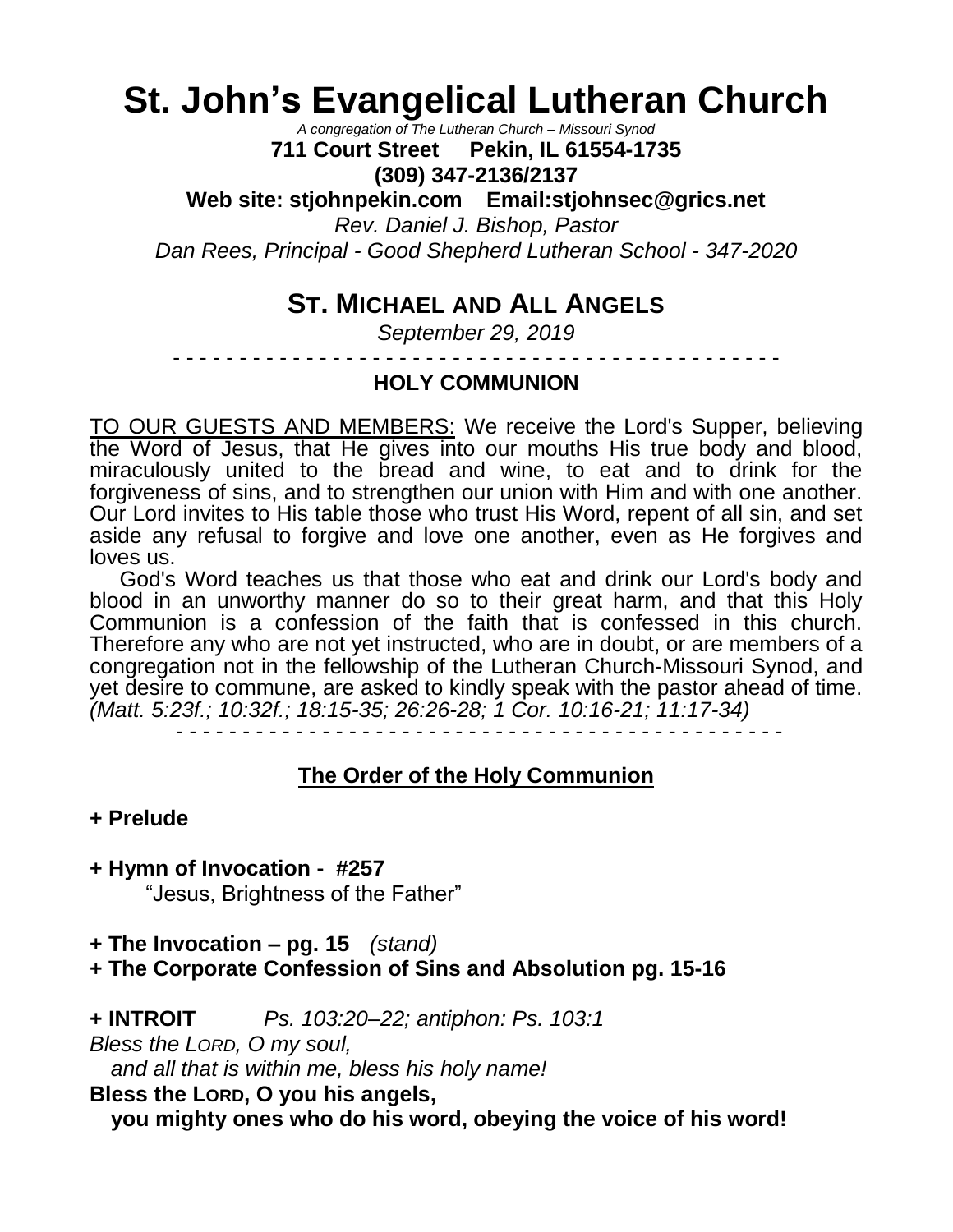*Bless the LORD, all his hosts, his ministers, who do his will!* **Bless the LORD, all his works, in all places of his dominion. Bless the LORD, O my soul!** *Bless the LORD, O my soul,*

*and all that is within me, bless his holy name!*

- **+ The Gloria Patri – pg. 16ff**
- **+ The Kyrie – pg. 17**
- **+ The Gloria in Excelsis – pg. 17**
- **+ The Salutation – pg. 19**

### **+ The Collect for the Day**

Everlasting God, You have ordained and constituted the service of angels and men in a wonderful order. Mercifully grant that, as Your holy angels always serve and worship You in heaven, so by Your appointment they may also help and defend us here on earth; through Your Son, Jesus Christ, our Lord, who lives and reigns with You and the Holy Spirit, one God, now and forever. **Amen.**

- **+ The Old Testament Reading –** Daniel 10:10-14; 12:1-3
	- *See enclosed insert for the Readings*
- **+ The Epistle** Revelation 12:7-12
- **+ The Holy Gospel** Matthew 18:1-11 (*stand)*
- **+ The Nicene Creed – pg. 22**

## **+ Sermon Hymn - #254, v. 1-4, 7, 8**

- "Lord God, We All to Thee Give Praise"
- **+ Sermon – "More Favored Even Than Angels"** Hebrews 1:14 and 2:16
	- I. God created angels to serve us.
- II. God saved not the angels, but us.
- **+ The Offertory, pg. 22-23** *(stand)*
- **+ The Offerings**
- **+ The Prayer of The Church**